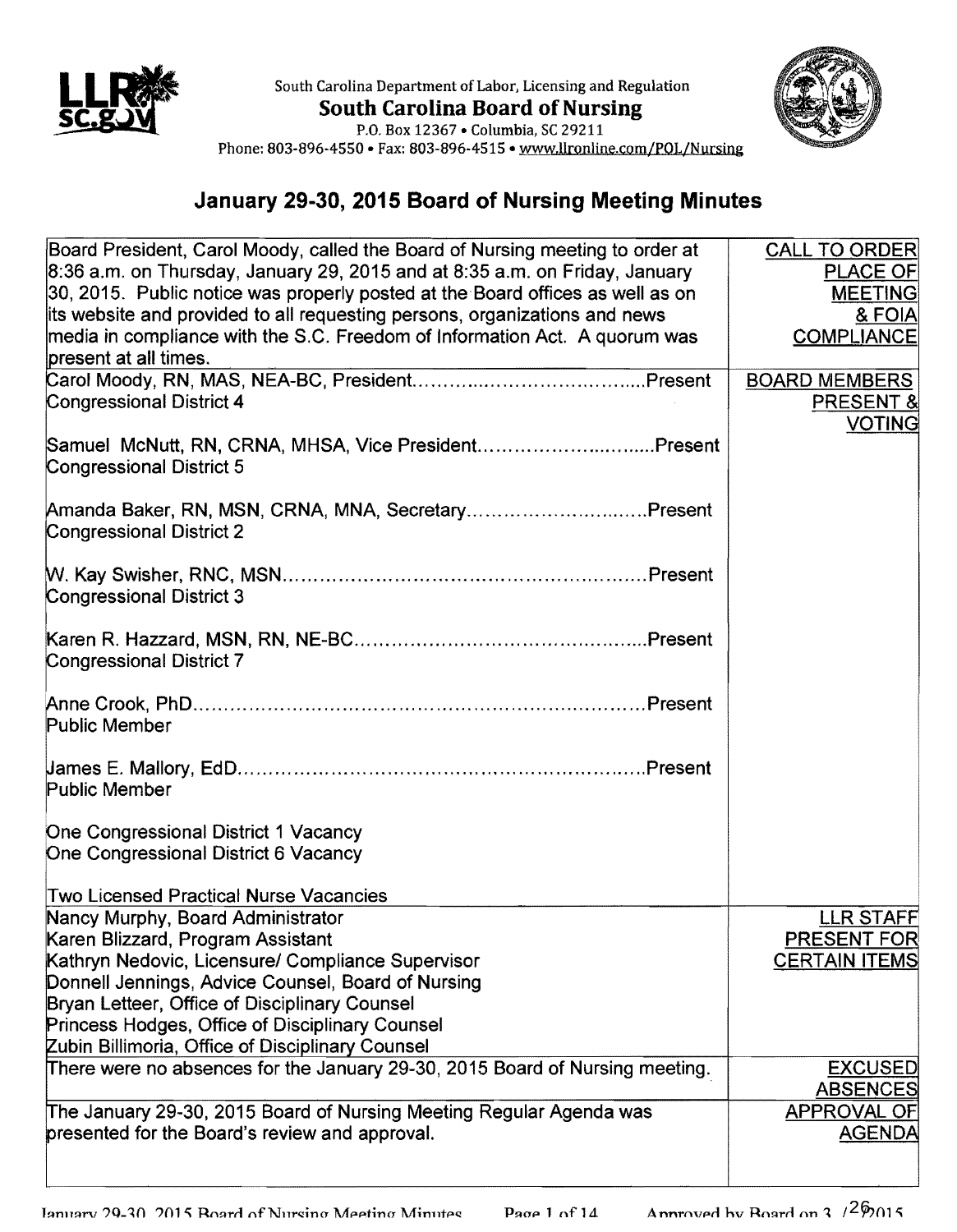| A motion was made by Samuel McNutt to approve the January 29-30, 2015                                                                                   | <b>MOTION</b>                               |
|---------------------------------------------------------------------------------------------------------------------------------------------------------|---------------------------------------------|
| Board of Nursing Regular Agenda as presented. Anne Crook seconded the                                                                                   |                                             |
| motion. The motion carried unanimously.                                                                                                                 |                                             |
| The Consent Agenda for the January 29-30, 2015 Board of Nursing Meeting was<br>presented for the Board's review and approval/acceptance as information. | <b>APPROVAL OF</b><br><b>CONSENT AGENDA</b> |
|                                                                                                                                                         |                                             |
| a) For Acceptance: October 9, 2014 Nursing Practice and                                                                                                 |                                             |
| <b>Standards Committee Meeting Minutes</b>                                                                                                              |                                             |
| b) For Acceptance: October 21, 2014 Advisory Committee                                                                                                  |                                             |
| on Nursing Meeting Minutes                                                                                                                              |                                             |
| c) For Information:<br>NCSBN Good Morning Members                                                                                                       |                                             |
| November 7, 2014                                                                                                                                        |                                             |
| d) For Information:<br><b>NCSBN Good Morning Members</b>                                                                                                |                                             |
| November 21, 2014                                                                                                                                       |                                             |
| e) For Information:<br><b>NCSBN Good Morning</b><br>Members                                                                                             |                                             |
| December 10, 2014                                                                                                                                       |                                             |
| For Information: NCSBN Good<br>Morning<br><b>Members</b><br>$\mathbf{f}$                                                                                |                                             |
| December 17, 2014                                                                                                                                       |                                             |
| g) For Information:<br>HRSA Report on Future Nursing                                                                                                    |                                             |
| <b>Workforce Projections</b>                                                                                                                            |                                             |
| h) For Information: NCSBN Transition to Practice Study:                                                                                                 |                                             |
| Implications for Boards of Nursing                                                                                                                      |                                             |
| For Information: Budget (on table)<br>i)                                                                                                                |                                             |
|                                                                                                                                                         | <b>MOTION</b>                               |
| A motion was made by Samuel McNutt to approve the Consent Agenda as<br>presented. Amanda Baker seconded the motion. The motion carried                  |                                             |
| unanimously.                                                                                                                                            |                                             |
| The October 15, 2014 Joint Meeting minutes -- SC Board of Medical Examiners                                                                             | APPROVAL OF                                 |
| and Board of Nursing -- were presented for the Board's review and approval.                                                                             | <b>MINUTES</b>                              |
|                                                                                                                                                         |                                             |
| A motion was made by Kay Swisher to approve the October 15, 2014 Joint                                                                                  | <b>MOTION</b>                               |
| Meeting minutes as presented. Samuel McNutt seconded the motion. The<br>motion carried unanimously.                                                     |                                             |
|                                                                                                                                                         |                                             |
| The November 20-21, 2014 Board Meeting minutes were presented for the                                                                                   |                                             |
| Board's review and approval.                                                                                                                            |                                             |
|                                                                                                                                                         |                                             |
| A motion was made by Samuel McNutt to approve the November 20-21, 2014                                                                                  | <b>MOTION</b>                               |
| Meeting minutes as presented. Kay Swisher seconded the motion. The motion<br>carried unanimously.                                                       |                                             |
| Michael Bernardo, MD, appeared before the Board to request approval to                                                                                  | <b>REQUEST TO</b>                           |
| supervise more than three APRNs in his practice.                                                                                                        | <b>SUPERVISE MORE</b>                       |
|                                                                                                                                                         | <b>THAN THREE</b>                           |
| Discussion included but was not limited to information regarding the practice                                                                           | <b>APRNS-</b>                               |
| model, may be supervising up to 4 APRNs at some periods of time, scheduling                                                                             | <b>BERNARDO</b>                             |
| and duties of the nurse practitioners and the availability/ distance of the physician                                                                   | <b>GERATRICS AND</b>                        |
| to nurse practitioners during patient care.                                                                                                             | <b>HOME CARE -- DR.</b><br><b>MICHAEL</b>   |
|                                                                                                                                                         | <b>BERNARDO</b>                             |
|                                                                                                                                                         |                                             |
| A motion was made by Samuel McNutt to grant the request.<br><b>Anne Crook</b>                                                                           | <b>MOTION</b>                               |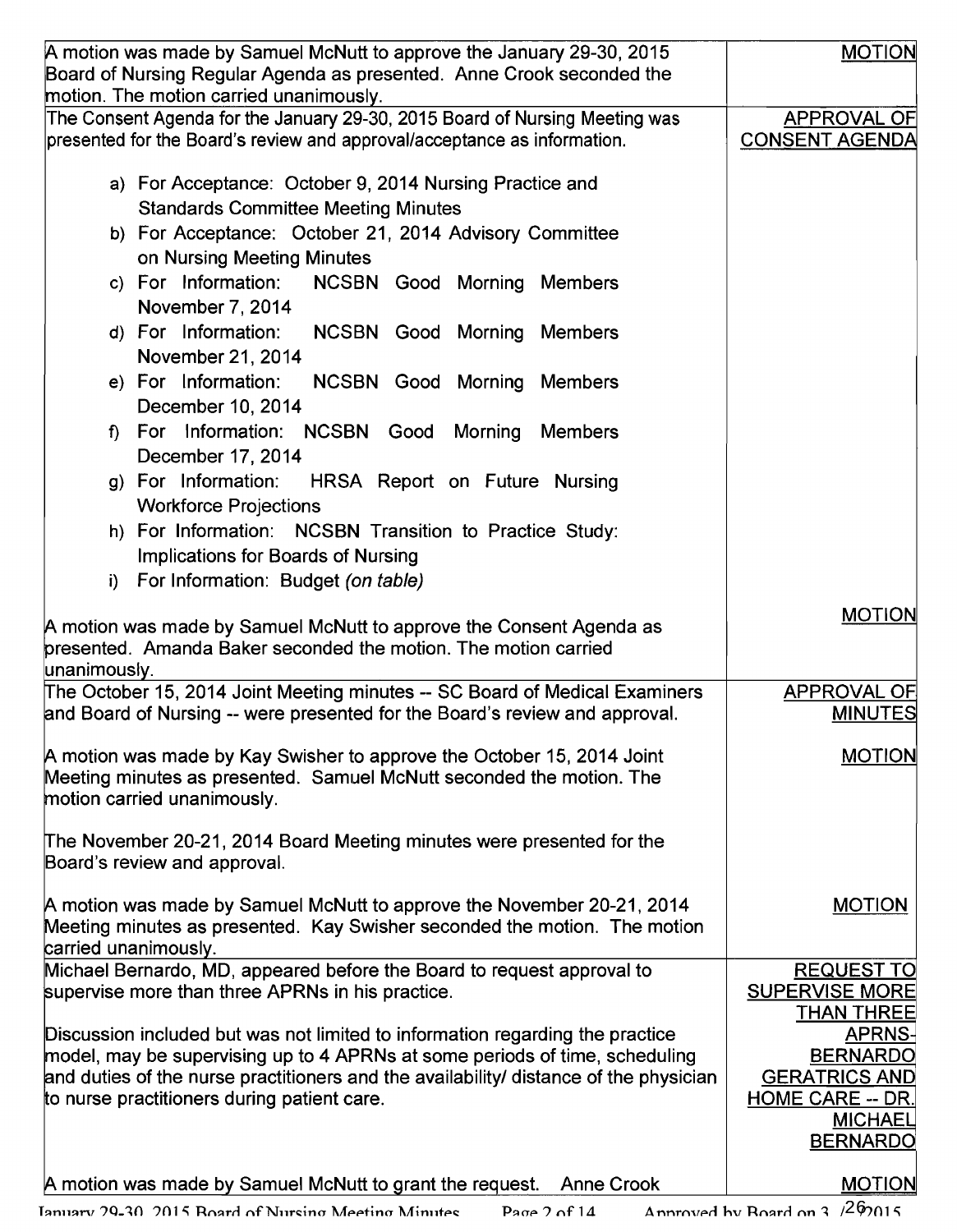| seconded the motion. The motion carried unanimously.                                                                                                                                                                                                                                                                                                                                                                                                                                                                           |                                                                                                                          |
|--------------------------------------------------------------------------------------------------------------------------------------------------------------------------------------------------------------------------------------------------------------------------------------------------------------------------------------------------------------------------------------------------------------------------------------------------------------------------------------------------------------------------------|--------------------------------------------------------------------------------------------------------------------------|
|                                                                                                                                                                                                                                                                                                                                                                                                                                                                                                                                |                                                                                                                          |
| Note: If approved by the Board of Nursing, the request must also be reviewed by<br>the Board of Medical Examiners. (§40-33-20 (52) " When application is made for more<br>than three NP's, CNM's, or CNS's to practice with one physician, or when a NP, CNM, or CNS is<br>performing delegated medical acts in a practice site greater than forty-five miles from the<br>physician, the Board of Nursing and Board of Medical Examiners shall each review the application<br>to determine if adequate supervision exists.").  |                                                                                                                          |
| At its September 25-26, 2014, meeting the Board voted to request additional<br>information from Healthstat to further consider the request for waivers.                                                                                                                                                                                                                                                                                                                                                                        | <b>REQUEST TO</b><br><b>SUPERVISE MORE</b>                                                                               |
| Doug Knoop, MD, Warren Hutton, Chief Operating Officer and General Counsel<br>and Eric Hart, MD, Chief Medical Officer, Healthstat, appeared before the Board<br>to request approval for Healthstat to supervise more than three APRNs and to<br>request a waiver for the forty-five mile restriction.                                                                                                                                                                                                                         | <b>THAN THREE</b><br><b>APRNS AND</b><br><b>REQUEST FOR</b><br><b>WAIVER OF</b><br><b>MILEAGE</b><br><b>RESTRICTION-</b> |
| Discussion included but was not limited to additional clarification of the<br>information submitted regarding the business model, duties of the nurse<br>practitioners, geographic and supervisory restrictions, expansion plans, potential<br>ratio of nurse practitioners to physician including the availability/ distance of the<br>physician to nurse practitioner during patient care and additional private practice<br>of the supervising physicians.                                                                  | <b>HEALTHSTAT, INC.</b><br>-WARREN<br><b>HUTTON, ERIC</b><br>HART, MD AND<br>DOUG KNOOP, MD                              |
| A motion was made by Samuel McNutt to go into executive session for the<br>purpose of receiving legal counsel. Kay Swisher seconded the motion. The<br>motion carried unanimously.                                                                                                                                                                                                                                                                                                                                             | <b>MOTION</b>                                                                                                            |
| A motion was made by Samuel McNutt to leave executive session. Amanda<br>Baker seconded the motion. The motion carried unanimously. No official actions<br>were taken during executive session.                                                                                                                                                                                                                                                                                                                                | <b>MOTION</b>                                                                                                            |
| A motion was made by Amanda Baker to request that Healthstat provide a<br>weekly schedule showing what nurse practitioner, what supervising physician.<br>what location, based on day of the week and the time of day, as well as what<br>supervising physicians have separate private practices and how many nurse<br>practitioners they supervise in their clinic. Karen Hazzard seconded the motion.<br>The motion carried unanimously.                                                                                     | <b>MOTION</b>                                                                                                            |
| Note: If approved by the Board of Nursing, the request must also be reviewed by<br>the Board of Medical Examiners. (§40-33-20 (52) ". When application is made for more<br>than three NP's, CNM's, or CNS's to practice with one physician, or when a NP, CNM, or CNS is<br>performing delegated medical acts in a practice site greater than forty-five miles from the<br>physician, the Board of Nursing and Board of Medical Examiners shall each review the application<br>to determine if adequate supervision exists."). |                                                                                                                          |
| Uill Lewis, APRN, Alan Weldon, MD and Will Thomas, Legal Counsel, Doctor's<br>Care City of Columbia Employee Health Clinic, appeared before the Board to<br>request to perform an additional duty as defined in the Nurse Practice Act § 40-                                                                                                                                                                                                                                                                                   | <b>SCOPE OF</b><br><b>PRACTICE-</b><br><b>REQUEST TO</b>                                                                 |
| 33-20(3). The additional duty requested is to dispense a small number of<br>prepackaged medications from the City of Columbia Clinic, when the<br>collaborating physician is not physically present.                                                                                                                                                                                                                                                                                                                           | <b>PERFORM</b><br><b>ADDITIONAL DUTY-</b><br><b>JILL LEWIS, APRN,</b><br><b>WILL THOMAS,</b>                             |
| Discussion included but was not limited to the category/ schedule of drugs<br>available/ dispensed from the onsite pharmacy and clarification/ confirmation that<br>no controlled substances would be dispensed.                                                                                                                                                                                                                                                                                                               | <b>ATTORNEY, AND</b><br><b>ALAN WELDON, MD</b>                                                                           |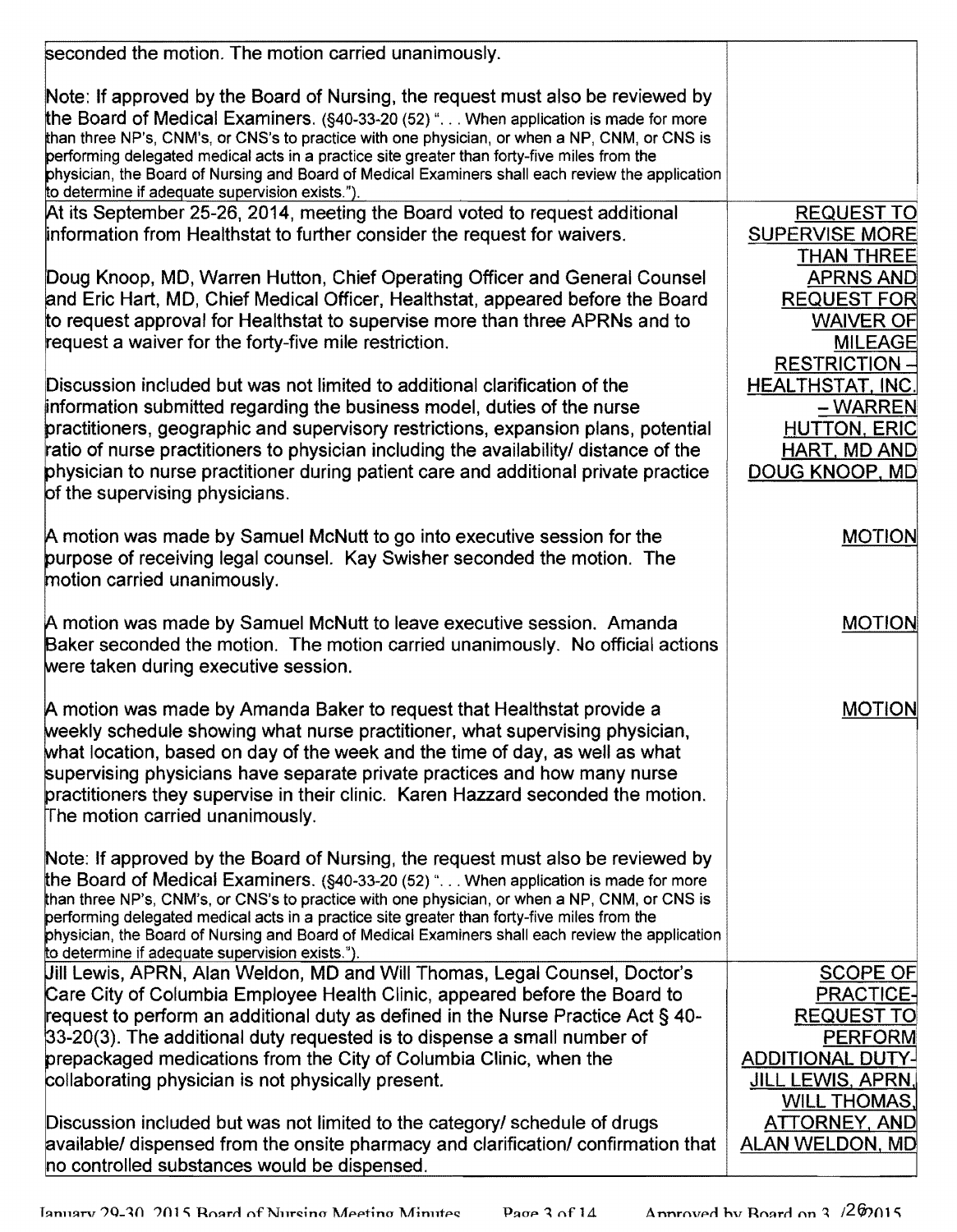| A motion was made by Samuel McNutt to go into executive session for the<br>purpose of receiving legal counsel. Kay Swisher seconded the motion. The<br>motion carried unanimously.                                                                                                                                                                                                                                                                                                                                                                                                                                                                                                                                                                                                                                                         | <b>MOTION</b>                                                                                                                                                                         |
|--------------------------------------------------------------------------------------------------------------------------------------------------------------------------------------------------------------------------------------------------------------------------------------------------------------------------------------------------------------------------------------------------------------------------------------------------------------------------------------------------------------------------------------------------------------------------------------------------------------------------------------------------------------------------------------------------------------------------------------------------------------------------------------------------------------------------------------------|---------------------------------------------------------------------------------------------------------------------------------------------------------------------------------------|
| A motion was made by Samuel McNutt to leave executive session. Karen<br>Hazzard seconded the motion. The motion carried unanimously. No official<br>actions were taken during executive session.                                                                                                                                                                                                                                                                                                                                                                                                                                                                                                                                                                                                                                           | <b>MOTION</b>                                                                                                                                                                         |
| A motion was made Amanda Baker to approve Ms. Lewis' request for<br>authorization to perform additional delegated medical acts as defined in the<br>Nurse Practice Act, 40-33-20 (3), and in the Medical Practice Act, 40-47-20 (14).<br>pursuant to the following restrictions: Ms. Lewis must fulfill all acts included in<br>"dispensing" as defined by the Pharmacy Practice Act in 40-43-30 (14). Ms.<br>Lewis may dispense only when her collaborating physician is not physically<br>available to dispense, so long as her collaborating physician is readily available<br>for consultation. This authorization is limited to the City of Columbia Clinic and to<br>Ms. Lewis based upon her training, experience, and established prescriptive<br>authority. Samuel McNutt seconded the motion. The motion carried<br>unanimously. | <b>MOTION</b>                                                                                                                                                                         |
| Note: If approved by the Board of Nursing, the request must also be reviewed by<br>the Board of Medical Examiners. (§40-33-20 (52) " When application is made for more<br>than three NP's, CNM's, or CNS's to practice with one physician, or when a NP, CNM, or CNS is<br>performing delegated medical acts in a practice site greater than forty-five miles from the<br>physician, the Board of Nursing and Board of Medical Examiners shall each review the<br>application to determine if adequate supervision exists.").                                                                                                                                                                                                                                                                                                              |                                                                                                                                                                                       |
| At its December 2, 2014 meeting, the ACON recommended forwarding the ECPI<br>University Columbia Current Feasibility Study for Establishing a Proposed<br>Practical Nursing Program to the Board for program development consideration<br>clarifying/ incorporating areas of concern as follows:<br>Update regarding cultural sensitivity<br>$\bullet$<br>• Clarify/provide the number of students for each clinical experience<br>Clarify instructor listing/ number for clinical experiences<br>Concern was expressed regarding the limited diversity of clinical<br>experience opportunities for mental health, obstetrics and pediatrics                                                                                                                                                                                               | <b>ECPI COLUMBIA-</b><br><b>CURRENT</b><br><b>FEASIBILITY</b><br><b>STUDY FOR</b><br><b>ESTABLISHING A</b><br><b>PROPOSED</b><br><b>PRACTICAL</b><br><b>NURSING</b><br><b>PROGRAM</b> |
| The ACON also forwarded concerns regarding the saturation of SC clinical<br>facilities for nursing program clinical experiences.                                                                                                                                                                                                                                                                                                                                                                                                                                                                                                                                                                                                                                                                                                           |                                                                                                                                                                                       |
| The ECPI University Columbia Current Feasibility Study for Establishing a<br>Proposed Practical Nursing Program along with materials submitted by ECPI<br>University were included in the board materials for their review.                                                                                                                                                                                                                                                                                                                                                                                                                                                                                                                                                                                                                |                                                                                                                                                                                       |
| Um Rund, Campus President and Yvette Spees, Director of Nursing, ECPI<br>University Columbia Campus appeared before the Board to seek approval for<br>program development regarding establishing a proposed Practical Nursing<br>Program.                                                                                                                                                                                                                                                                                                                                                                                                                                                                                                                                                                                                  |                                                                                                                                                                                       |
| Discussion included but was not limited to clarification of the organizational chart,<br>simulation, updated letters of support, clinical sites, faculty plan, plan for clinical/<br>experiences including mental health, obstetrics and pediatrics, number of<br>students for clinical experiences and post graduation employment.                                                                                                                                                                                                                                                                                                                                                                                                                                                                                                        |                                                                                                                                                                                       |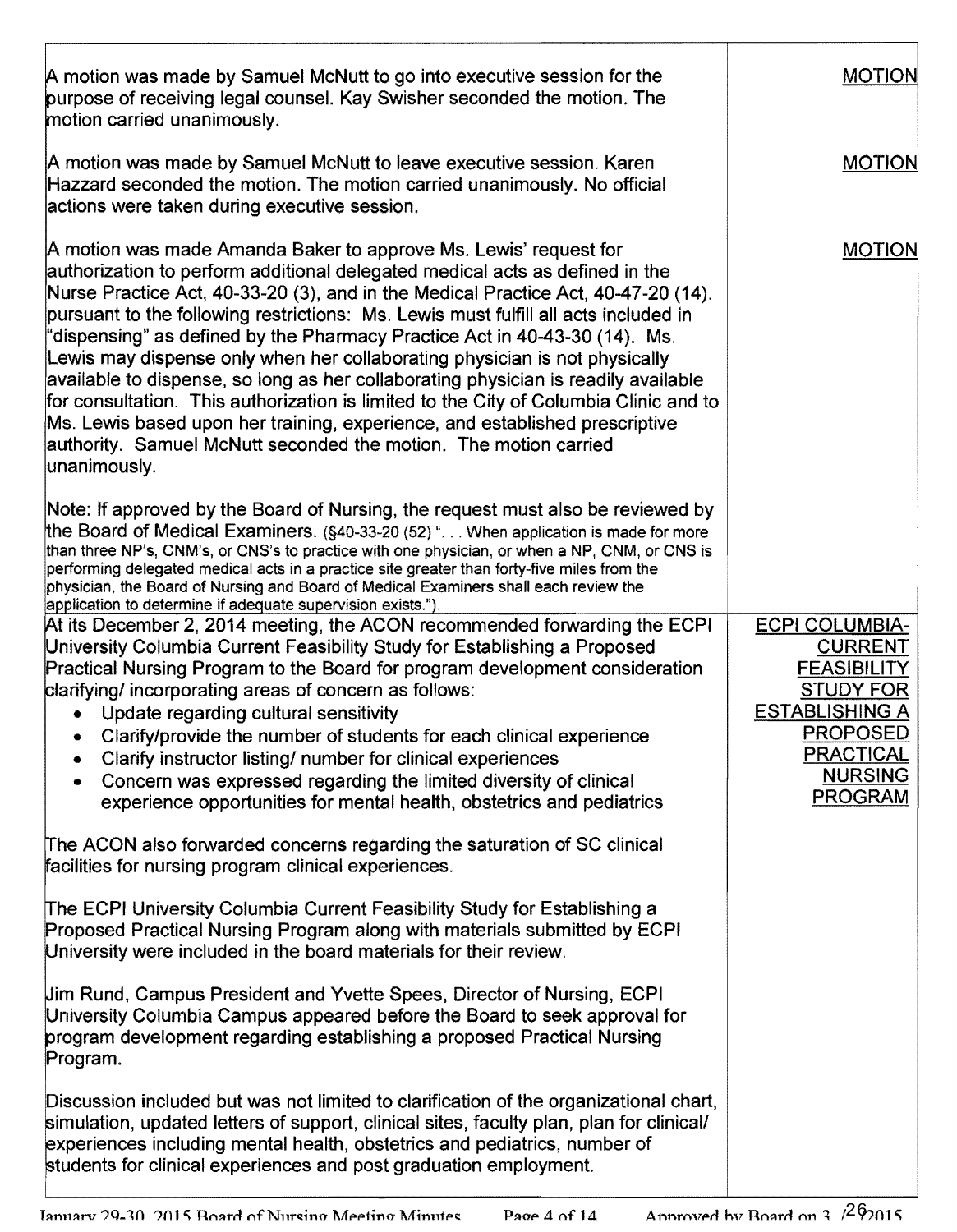| A motion was made by Kay Swisher to grant approval for the development of a<br>PN program for ECPI in Columbia. Karen Hazzard seconded the motion. The<br>motion carried unanimously.                                                                                                                                                                                                                                                                                                                                                                                                                                                      | <b>MOTION</b>                                                                               |
|--------------------------------------------------------------------------------------------------------------------------------------------------------------------------------------------------------------------------------------------------------------------------------------------------------------------------------------------------------------------------------------------------------------------------------------------------------------------------------------------------------------------------------------------------------------------------------------------------------------------------------------------|---------------------------------------------------------------------------------------------|
| The Board suggested that ECPI revisit the clinical and educational opportunities<br>for the maternal child clinical areas.                                                                                                                                                                                                                                                                                                                                                                                                                                                                                                                 |                                                                                             |
| At its July 2012 meeting, the Board voted to grant initial approval for the Brown<br>Mackie College Associate Degree in Nursing Program.                                                                                                                                                                                                                                                                                                                                                                                                                                                                                                   | <b>BROWN MACKIE</b><br><b>COLLEGE-</b><br><b>PROGRAM</b>                                    |
| The Brown Mackie Associate Degree Nursing Program first graduating class will<br>be December 2014 (the program is now fully implemented).                                                                                                                                                                                                                                                                                                                                                                                                                                                                                                  | <b>STATUS UPDATE</b>                                                                        |
| The Brown Mackie College 2014 Biennial Report has been submitted/ reviewed.<br>There was a discrepancy noted in the faculty plan(s) numbers that were<br>submitted to the Board as a part of the approval plan process (survey report,<br>response materials, etc.) and the number three that is relayed on the 2014<br>report. Supplemental information received via e-mail states that the program<br>currently has a total of three (3) FT and three (3) adjunct faculty members with<br>the comment that this was "  in compliance with State Regulations". The plan<br>for students was for an admission of 24 students twice a year. |                                                                                             |
| Karen Burgess, Campus President, Louise Outlaw, RN Administrator and<br>Frances Echols, Nursing Program Administrator appeared before the Board to<br>provide a program status update regarding the faculty plan.                                                                                                                                                                                                                                                                                                                                                                                                                          |                                                                                             |
| Discussion included but was not limited to clarification of the RN staffing plan,<br>two newly hired faculty members, the plan/ current number of student admissions<br>and ratio of faculty to students.                                                                                                                                                                                                                                                                                                                                                                                                                                  |                                                                                             |
| A motion was made by Samuel McNutt to accept the report from Brown Mackie<br>as information provided to the Board. Kay Swisher seconded the motion. The<br>motion carried unanimously.                                                                                                                                                                                                                                                                                                                                                                                                                                                     | <b>MOTION</b>                                                                               |
| At its December 2, 2014 meeting, the ACON revisited the LPN Equivalency<br>Policy and recommended the Board approve the proposed revisions as<br>presented regarding "must have passed or be passing, at a satisfactory level, all<br>clinical components for courses in which the applicant has been or is currently<br>enrolled".                                                                                                                                                                                                                                                                                                        | LPN BY<br><b>EQUIVALENCY</b><br><b>POLICY</b><br><b>PROPOSED</b><br><b>REVISIONS</b>        |
| A motion was made by Samuel McNutt to approve the revisions as presented.<br>Kay Swisher seconded the motion. The motion carried unanimously.                                                                                                                                                                                                                                                                                                                                                                                                                                                                                              | <b>MOTION</b>                                                                               |
| The Governor will be establishing a Domestic Violence Task Force for the<br>purpose of addressing cultural issues surrounding domestic violence, including<br>those within the criminal justice system as well as those affecting community<br>groups and the services provided to both victims and offenders.                                                                                                                                                                                                                                                                                                                             | <b>PRESIDENT'S</b><br><b>REPORT-</b><br><b>GOVERNOR</b><br><b>HALEYS</b><br><b>DOMESTIC</b> |
| The Governor's Office requests that the Board of Nursing appoint a Board<br>member and two nurses from the community to serve on the Task Force.<br>Samuel McNutt agreed to serve as the Board member volunteer representative.                                                                                                                                                                                                                                                                                                                                                                                                            | <b>VIOLENCE TASK</b><br><b>FORCE</b>                                                        |
| Discussion included but was not limited to nurses who have interest<br>experience/ research in this area, Dr. Beverly Baliko, University of South                                                                                                                                                                                                                                                                                                                                                                                                                                                                                          |                                                                                             |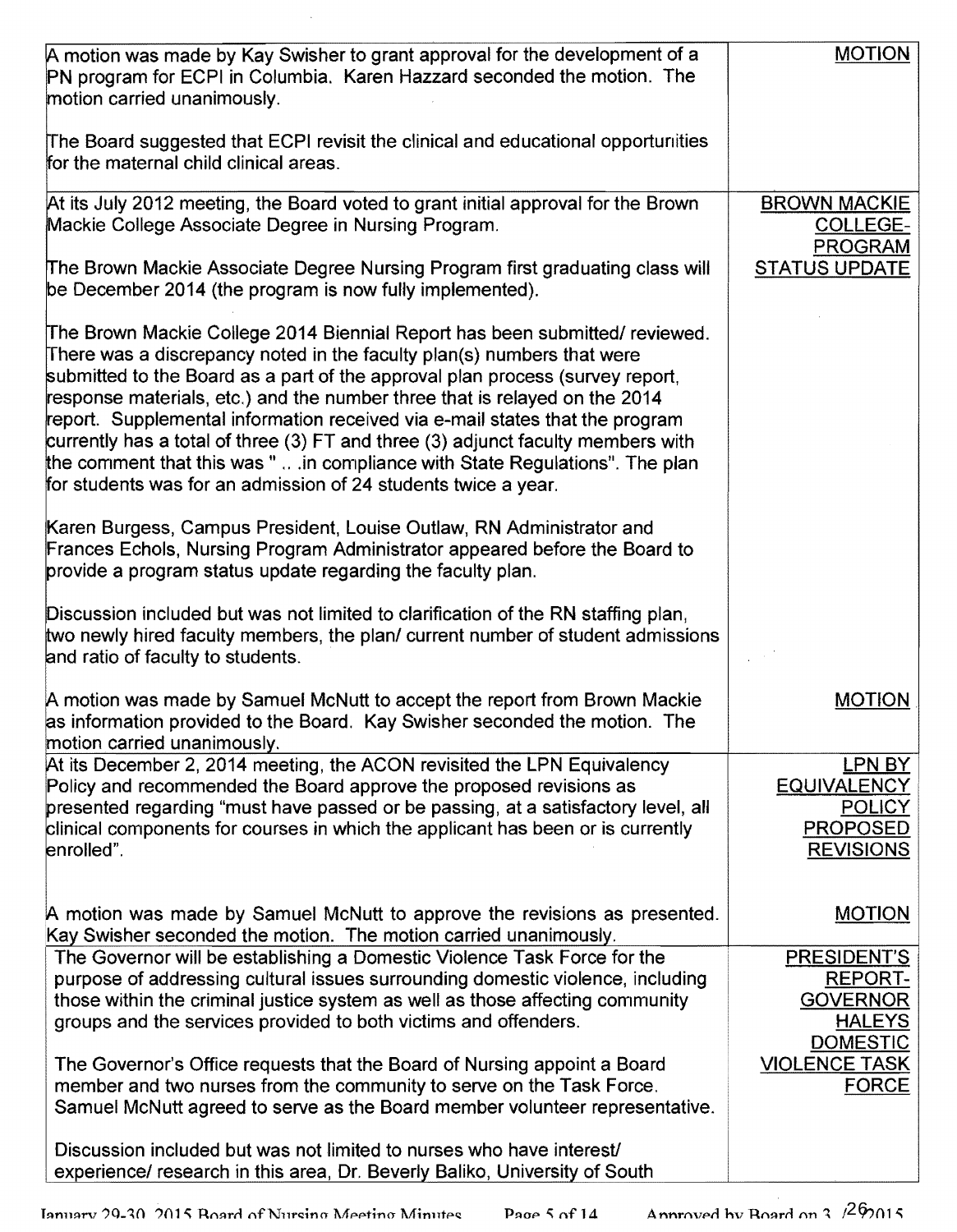| Carolina and Alice Renfrown, Director of Maternal/Child at Palmetto Health<br>Baptist.                                                                                                                                                                                                                                                                                                              |                                                                                                                               |
|-----------------------------------------------------------------------------------------------------------------------------------------------------------------------------------------------------------------------------------------------------------------------------------------------------------------------------------------------------------------------------------------------------|-------------------------------------------------------------------------------------------------------------------------------|
| A motion was made by Samuel McNutt to approve Dr. Beverly Baliko and Alice<br>Renfrown to serve on the Governor's Domestic Violence Task Force. Karen<br>Hazzard seconded the motion. The motion carried unanimously.                                                                                                                                                                               | <b>MOTION</b>                                                                                                                 |
| The Board discussed possible legislative committee representatives. Samuel<br>McNutt, Kay Swisher and Anne Crook agreed to serve on this Board committee.<br>The Board requested a report be provided at the March 2015 Board meeting.                                                                                                                                                              | PRESIDENT'S<br><b>REPORT-BOARD</b><br>OF NURSING<br><b>LEGISLATIVE</b><br><b>SUBCOMMITEE</b>                                  |
| Statement of Economic Interests filing is due by March 30, 2015.                                                                                                                                                                                                                                                                                                                                    | <b>STATEMENT OF</b><br><b>ECONOMIC</b>                                                                                        |
| Statement of Economic Interests reports are to be completed by current board<br>members. Filing the Statement of Economic Interest is required no later than<br>March 30th of each year. The forms are to be completed online at<br>http://ethics.sc.gov and then click on "Statement of Economic Interests" (on the<br>left) or at www.ethics.sc.gov/StatementofEconomicInterests/Pages/index.aspx | <b>INTERESTS</b>                                                                                                              |
| At its October 21, 2014 meeting, the Advisory Committee on Nursing (ACON)<br>reviewed the reappointment nomination form for Betsy McDowell for the BSN<br>Educator Representative Position. The ACON voted to recommend the Board<br>approve Betsy McDowell be reappointed to the BSN Educator Representative<br>Position.                                                                          | <b>ADMINISTRATOR'S</b><br><b>REPORT-</b><br><b>ADVISORY</b><br><b>COMMITTEE ON</b><br><b>NURSING (ACON)</b><br><b>MEMBER</b>  |
| The nomination form was provided for the Board's review.                                                                                                                                                                                                                                                                                                                                            | <b>NOMINATION FOR</b><br><b>REAPPOINTMENT-</b><br><b>BSN EDUCATOR</b><br><b>POSITION</b>                                      |
| A motion was made by Kay Swisher to approve the recommendation from the<br>Advisory Committee on Nursing (ACON) to reappoint Betsy McDowell for the<br>BSN Educator Representative position. Samuel McNutt seconded the motion.<br>The motion carried unanimously.                                                                                                                                  | <b>MOTION</b>                                                                                                                 |
| At its January 8, 2015 meeting, the Nursing Practice and Standards Committee<br>(NPSC) recommended the Board approve Andrea Williams for the School Nurse<br>Representative Position. An application was also submitted by Demetria T.<br>Capone.                                                                                                                                                   | <b>ADMINISTRATOR'S</b><br><b>REPORT-</b><br><b>NURSING</b><br><b>PRACTICE AND</b><br><b>STANDARDS</b>                         |
| The nomination forms were provided for the Board's review.                                                                                                                                                                                                                                                                                                                                          | <b>COMMITTEE</b><br>(NPSC) MEMBER<br><b>NOMINATION FOR</b><br><b>SCHOOL NURSE</b><br><b>REPRESENTATIVE</b><br><b>POSITION</b> |
| A motion was made by Samuel McNutt to approve the recommendation from the<br>Nursing Practice and Standards Committee (NPSC) to appoint Andrea Williams<br>for the School Nurse Representative Position. Kay Swisher seconded the<br>motion. The motion carried unanimously.                                                                                                                        | <b>MOTION</b>                                                                                                                 |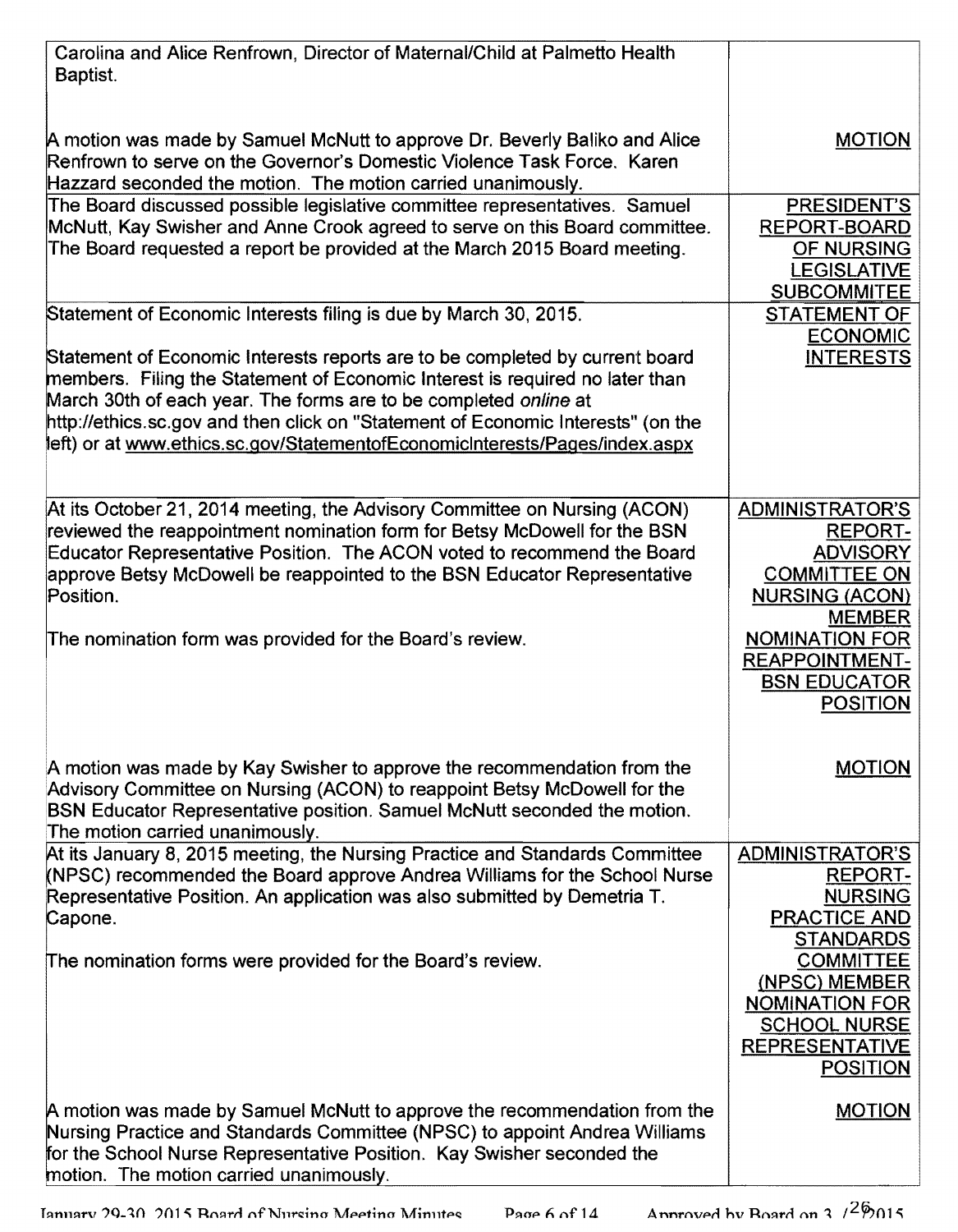| At the Nursing Practice and Standards Committee (NPSC) January 8, 2015<br>meeting, Benjamin Marett relayed that he would not be available to continue to<br>serve as a Board of Nursing representative on the Healthcare Collaborative                                                                                                                                                                    | <b>ADMINISTRATOR'S</b><br><b>REPORT-</b><br><b>HEALTHCARE</b>                  |
|-----------------------------------------------------------------------------------------------------------------------------------------------------------------------------------------------------------------------------------------------------------------------------------------------------------------------------------------------------------------------------------------------------------|--------------------------------------------------------------------------------|
| Committee (HCC). The NPSC forwarded this information to the Board for<br>reappointment of an HCC Board of Nursing representative.                                                                                                                                                                                                                                                                         | <b>COLLABORATIVE</b><br><b>COMMITTEE</b><br><b>MEMBER</b><br><b>NOMINATION</b> |
| A motion was made by Samuel McNutt to request that the Advanced Practice<br>Committee (APC) be directed to nominate a nurse practitioner to serve on the<br>Healthcare Collaborative Committee (HCC), and that nomination will be<br>approved by the Board. Kay Swisher seconded the motion. The motion carried<br>unanimously.                                                                           | <b>MOTION</b>                                                                  |
| The Board reviewed a draft policy/ procedure for the audit process for APRN<br>written protocols/ guidelines.                                                                                                                                                                                                                                                                                             | <b>COMPLIANCE-</b><br><b>PROPOSED APRN</b><br><b>AUDIT POLICY</b>              |
| Discussion included but was not limited to clarification/ confirmation that item 40-<br>$33-34.H.(2)(b)(iv)$ from the written guidelines has been deleted, non-compliance<br>processes/ procedures and clarification that the 72 hour response time frame<br>given for submitting the materials is understood to include business days.                                                                   | <b>PROCEDURE</b>                                                               |
| A motion was made Samuel McNutt to approve the proposed APRN Audit policy<br>procedure as presented with clarification requested by Karen Hazzard that the<br>time frame language for submitting materials includes business days. Kay<br>Swisher seconded the motion. The motion carried unanimously.                                                                                                    | <b>MOTION</b>                                                                  |
| The Board reviewed recommendations from panel hearings.                                                                                                                                                                                                                                                                                                                                                   | <b>HEARINGS</b><br><b>DISCIPLINE</b>                                           |
| In Case # 2010-520, a panel hearing was held on October 8, 2014. The panel<br>hearing recommendations were presented to the Board for review and<br>consideration. Respondent did not appear and was not represented by legal<br>counsel.                                                                                                                                                                 | <b>CONFIDENTIAL</b>                                                            |
| In Case # 2010-520, a motion was made by Samuel McNutt to accept the panel<br>hearing recommendations: public reprimand and further requests for<br>reinstatement be dependent upon an appearance before the Board. The panel<br>hearing took into consideration that respondent was already suspended at the<br>time of the hearing. Kay Swisher seconded the motion. The motion carried<br>unanimously. | <b>MOTION</b>                                                                  |
| In Case # 2012-437, a panel hearing was held on October 8, 2014. The panel<br>hearing recommendations were presented to the Board for review and<br>consideration. Respondent did not appear and was not represented by legal<br>counsel.                                                                                                                                                                 |                                                                                |
| In Case # 2012-437, a motion was made by Samuel McNutt to accept the panel<br>hearing recommendations: public reprimand, Documentation, Medication, Legal<br>Aspects and Ethics courses to be completed within six months and a \$2000 fine<br>payable within six months. Amanda Baker seconded the motion. The motion<br>carried unanimously                                                             | <b>MOTION</b>                                                                  |
| In Case # 2013-110, a panel hearing was held on October 8, 2014. The panel<br>hearing recommendations were presented to the Board for review and<br>consideration. Respondent did not appear and was not represented by legal                                                                                                                                                                             |                                                                                |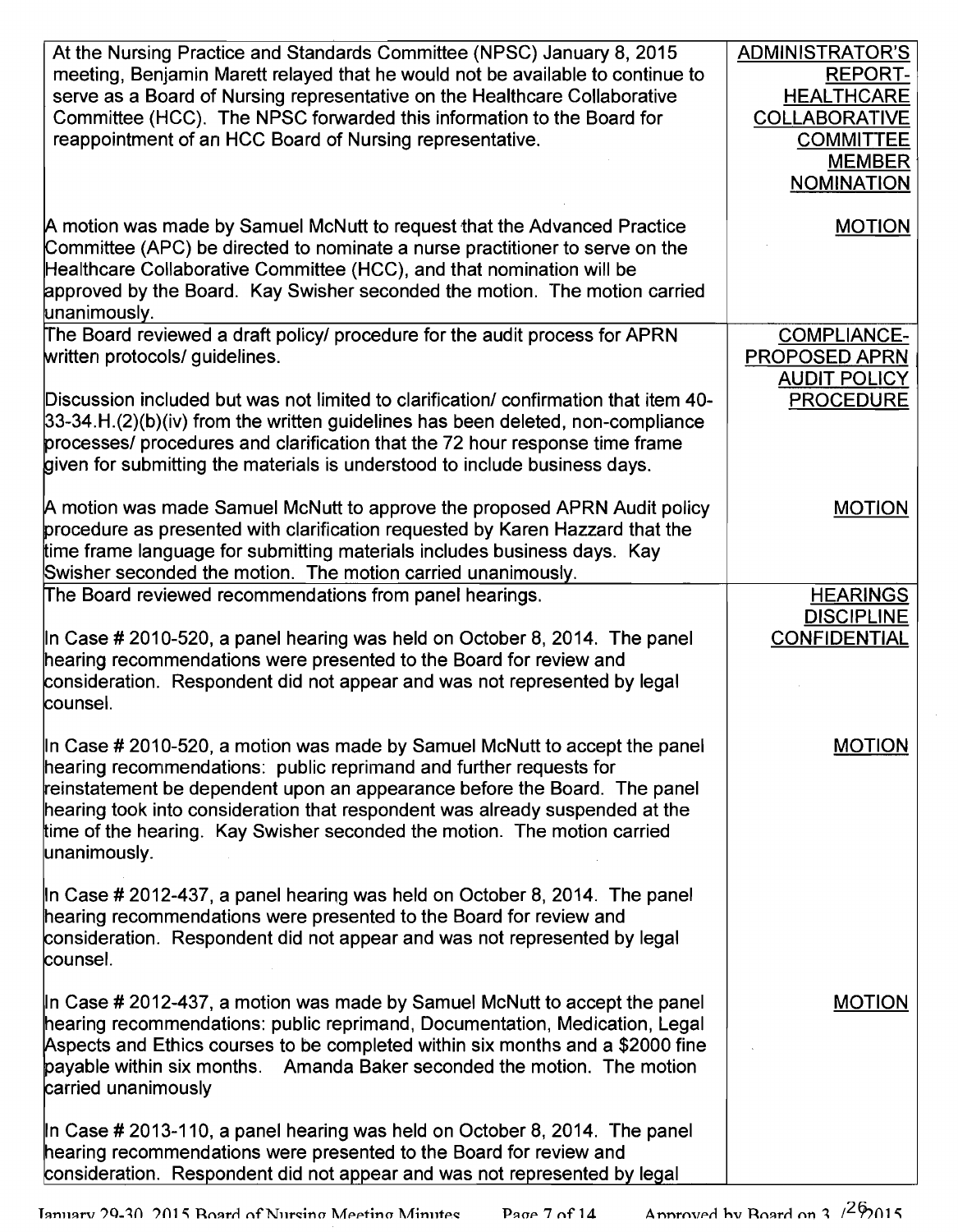| counsel.                                                                                                                                                                                                                                                                                                                                                                                                                                                                                                  |                                                                                         |
|-----------------------------------------------------------------------------------------------------------------------------------------------------------------------------------------------------------------------------------------------------------------------------------------------------------------------------------------------------------------------------------------------------------------------------------------------------------------------------------------------------------|-----------------------------------------------------------------------------------------|
| In Case # 2013-110, a motion was made by Kay Swisher to accept the panel<br>hearing recommendation to dismiss the case. Samuel McNutt seconded the<br>motion. The motion carried unanimously.                                                                                                                                                                                                                                                                                                             | <b>MOTION</b>                                                                           |
|                                                                                                                                                                                                                                                                                                                                                                                                                                                                                                           | <b>ADMINISTRATOR'S</b><br><b>REPORT-</b>                                                |
|                                                                                                                                                                                                                                                                                                                                                                                                                                                                                                           | PROPOSED NURSE<br><b>LICENSURE</b><br><b>COMPACT</b><br><b>REVISIONS</b>                |
|                                                                                                                                                                                                                                                                                                                                                                                                                                                                                                           | <b>(EXECUTIVE</b><br><b>SESSION</b> )                                                   |
| A motion was made by Samuel McNutt to go into executive session for the<br>purpose of receiving legal counsel. Kay Swisher seconded the motion. The<br>motion carried unanimously.                                                                                                                                                                                                                                                                                                                        | <b>MOTION</b>                                                                           |
| A motion was made by Samuel McNutt to leave executive session. Karen<br>Hazzard seconded the motion. The motion carried unanimously. No official<br>actions were taken during executive session.                                                                                                                                                                                                                                                                                                          | <b>MOTION</b>                                                                           |
| A motion was made by Kay Swisher that the Board support the current language<br>proposed by the Compact Revision Team regarding the grandfathering provision<br>and the transition option number three. The other issues of concern identified by<br>the Board of Nursing at its meeting of January 23, 2015 as reflected in the<br>Board's minutes will be communicated during the conference call January 31,<br>2015, as stated. Samuel McNutt seconded the motion. The motion carried<br>unanimously. | <b>MOTION</b>                                                                           |
| Discussion included but was not limited to if the issues of concern could be<br>emailed to NCSBN. Kay Swisher amended the motion to include issues of<br>concern may be emailed NCSBN. Amanda Baker seconded the motion. The<br>motion carried unanimously.                                                                                                                                                                                                                                               |                                                                                         |
| Donnell Jennings provided the Board with Senate Bill 371 as information.<br>A motion was made by Amanda Baker to accept Senate Bill 371 as information<br>Karen Hazzard seconded the motion. The motion carried unanimously.                                                                                                                                                                                                                                                                              | <b>MOTION</b>                                                                           |
| Mark Sanders, Chief Investigator for the Office of Investigations and<br>Enforcement (OIE) presented the Investigative Review Committee (IRC) Report<br>(Closed Session) with recommendations from its meetings held since the<br>November 2014 Board meeting.                                                                                                                                                                                                                                            | <b>OFFICE OF</b><br><b>INVESTIGATIONS</b><br>AND<br><b>ENDORCEMENT</b><br>(OIE)-(CLOSED |
| The Disciplinary Sanctions Guidelines Matrix is used by the IRC in making these<br>recommendations.                                                                                                                                                                                                                                                                                                                                                                                                       | <b>SESSION)</b>                                                                         |
| A motion was made by Karen Hazzard to approve 46 cases for Dismissal as<br>recommended by the Investigative Review Committee (IRC). Kay Swisher<br>seconded the motion. The motion carried unanimously.                                                                                                                                                                                                                                                                                                   | <b>MOTION</b>                                                                           |
| A motion was made by Kay Swisher to approve 59 cases for Formal<br>Complaints as recommended by the Investigative Review Committee (IRC).<br>Samuel McNutt seconded the motion. The motion carried unanimously.                                                                                                                                                                                                                                                                                           | <b>MOTION</b>                                                                           |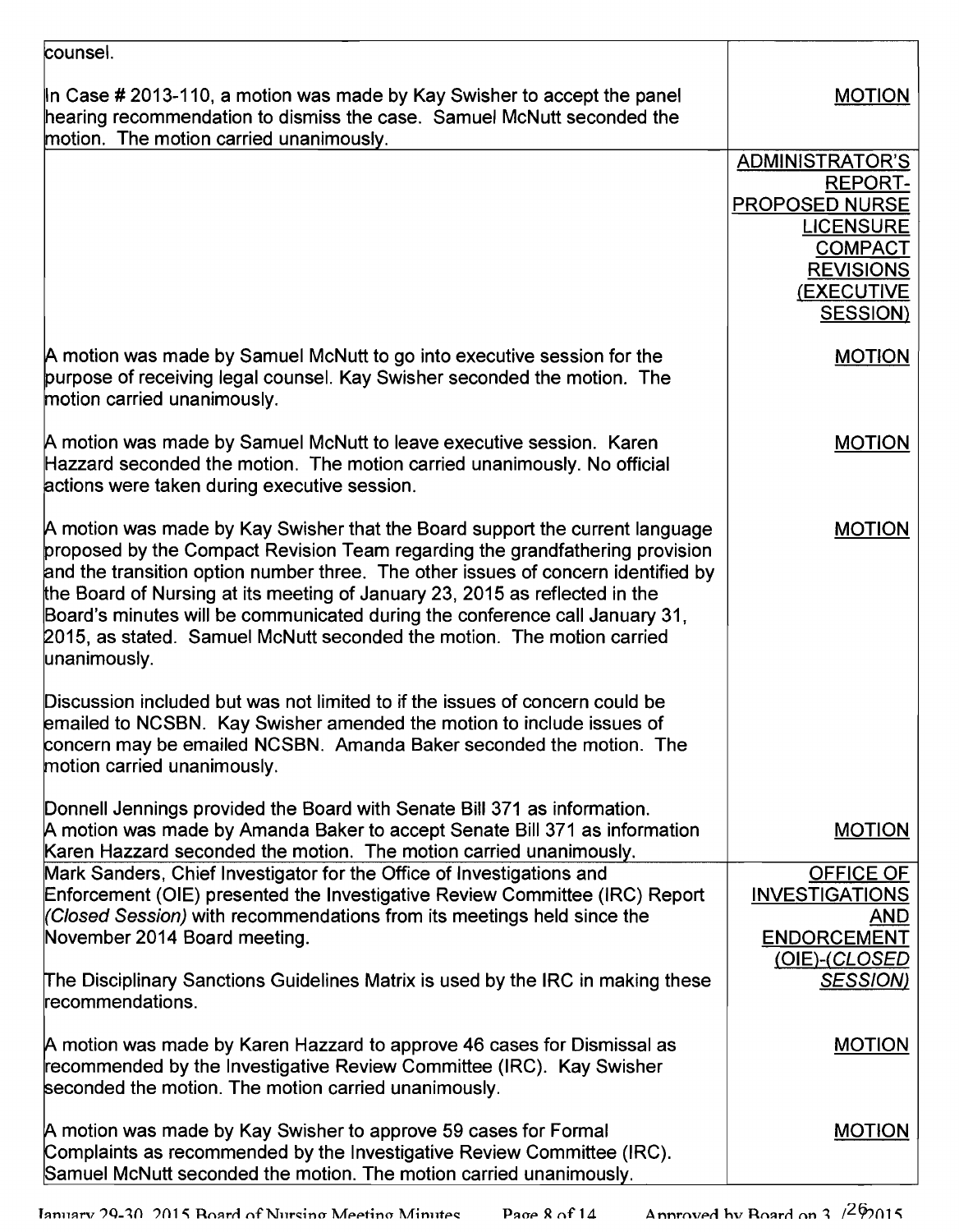| A motion was made by Samuel McNutt to approve 8 Letters of Caution as<br>recommended by the Investigative Review Cornmittee (IRC). Kay Swisher<br>seconded the motion. The motion carried unanimously.                                                           | <b>MOTION</b>                                               |
|------------------------------------------------------------------------------------------------------------------------------------------------------------------------------------------------------------------------------------------------------------------|-------------------------------------------------------------|
| Mr. Sanders will present OIE Statistical report $4th$ quarter 2014 in the March 2015<br>Board meeting. There are currently 176 active investigations as of January 29,<br>2015.                                                                                  |                                                             |
| A motion was made by Samuel McNutt to go into executive session for the<br>purpose of receiving legal counsel. Kay Swisher seconded the motion. The<br>motion carried unanimously.                                                                               | <b>MOTION</b>                                               |
| A motion was made by Sam McNutt to leave executive session. Kay Swisher<br>seconded the motion. The motion carried unanimously. No official actions were<br>taken during executive session.                                                                      | <b>MOTION</b>                                               |
| Respondents appeared before the Board to request modifications to their<br>consent agreements or Board orders. The Board also reviewed Memoranda of<br>Agreement (MOA) stipulating to violations of the Nurse Practice Act to determine<br>disciplinary actions. | <b>HEARINGS</b><br><b>DISCIPLINE</b><br><b>CONFIDENTIAL</b> |
| In Case # 2011-152, respondent signed a Memorandum of Agreement (MOA).                                                                                                                                                                                           |                                                             |
| Carol Moody recused herself from the proceedings. A quorum was still present.                                                                                                                                                                                    |                                                             |
| A motion was made by Amanda Baker to grant a continuance in the matter to be<br>carried over until the next Board meeting. Kay Swisher seconded the motion.<br>The motion carried unanimously with the recusal of Carol Moody.                                   | <b>MOTION</b>                                               |
| In Case # 2010-419, respondent signed a Memorandum of Agreement (MOA)<br>and waived the right to a panel hearing. Respondent appeared and was<br>represented by legal counsel Joseph Henry, Esq.                                                                 |                                                             |
| A motion was made by Kay Swisher to go into executive session for the purpose<br>of receiving legal counsel. Samuel McNutt seconded the motion. The motion<br>carried unanimously.                                                                               | <b>MOTION</b>                                               |
| A motion was made by Samuel McNutt to leave executive session. Kay Swisher<br>seconded the motion. The motion carried unanimously. No official actions were<br>taken during executive session.                                                                   | <b>MOTION</b>                                               |
| In Case # 2010-419, a motion was made by Samuel McNutt to accept the<br>Memorandum of Agreement (MOA) and deny the motion to dismiss. Kay<br>Swisher seconded the motion. The motion carried unanimously.                                                        | <b>MOTION</b>                                               |
| A subsequent motion was made by Samuel McNutt to issue a letter of caution.<br>Amanda Baker seconded the motion. The motion carried unanimously.                                                                                                                 | <b>MOTION</b>                                               |
| In Case # 2013-44, respondent signed a Memorandum of Agreement (MOA) and<br>waived the right to a panel hearing. Respondent appeared and was represented<br>by legal counsel Russell W. Harter, Jr., Esq.                                                        |                                                             |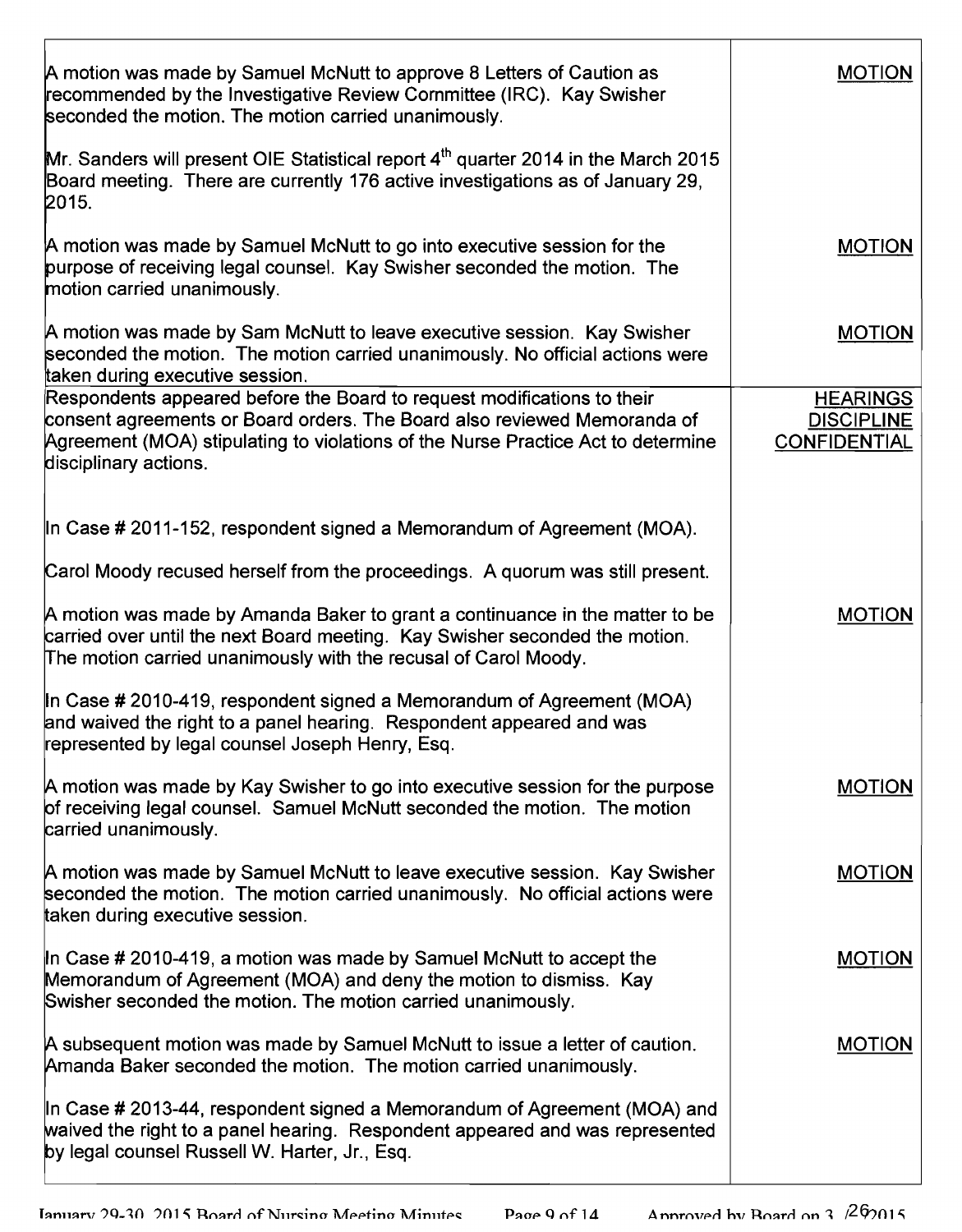| A motion was made by Kay Swisher to go into executive session for the purpose<br>of receiving legal counsel. Samuel McNutt seconded the motion. The motion<br>carried unanimously.                                                                                                                                                                                                     | <b>MOTION</b> |
|----------------------------------------------------------------------------------------------------------------------------------------------------------------------------------------------------------------------------------------------------------------------------------------------------------------------------------------------------------------------------------------|---------------|
| A motion was made by Kay Swisher to leave executive session. Samuel McNutt<br>seconded the motion. The motion carried unanimously. No official actions were<br>taken during executive session.                                                                                                                                                                                         | <b>MOTION</b> |
| In Case # 2013-44, a motion was made by Karen Hazzard to accept the<br>Memorandum of Agreement (MOA) and issue a private reprimand. Kay Swisher<br>seconded the motion. The motion carried unanimously.                                                                                                                                                                                | <b>MOTION</b> |
| In Case # 2011-314, respondent signed a Memorandum of Agreement (MOA)<br>and waived the right to a panel hearing. Respondent was aware of his/ her right<br>to legal counsel and waived that right. Respondent appeared and was not<br>represented by legal counsel.                                                                                                                   |               |
| Carol Moody recused herself from the proceedings. A quorum was still present.                                                                                                                                                                                                                                                                                                          |               |
| A motion was made by Karen Hazzard to go into executive session for the<br>purpose of receiving legal counsel. Kay Swisher seconded the motion. The<br>motion carried unanimously.                                                                                                                                                                                                     | <b>MOTION</b> |
| A motion was made by Kay Swisher to leave executive session. Karen Hazzard<br>seconded the motion. The motion carried unanimously. No official actions were<br>taken during executive session.                                                                                                                                                                                         | <b>MOTION</b> |
| In Case # 2011-314, a motion was made by Amanda Baker to accept the<br>Memorandum of Agreement with the following sanctions: a private reprimand, a<br>\$500 civil penalty payable within six months, and Legal Aspects and Ethics<br>courses to be completed within six months. Karen Hazzard seconded the<br>motion. The motion carried unanimously with the recusal of Carol Moody. | <b>MOTION</b> |
| In Case # 2013-54, respondent signed a Memorandum of Agreement (MOA)<br>and waived the right to a panel hearing. Respondent was aware of his/ her right<br>to legal counsel and waived that right. Respondent appeared and was not<br>represented by legal counsel.                                                                                                                    |               |
| A motion was made by Karen Hazzard to go into executive session for the<br>purpose of receiving legal counsel. Samuel McNutt seconded the motion. The<br>motion carried unanimously.                                                                                                                                                                                                   | <b>MOTION</b> |
| A motion was made by Karen Hazzard to leave executive session. Samuel<br>McNutt seconded the motion. The motion carried unanimously. No official actions<br>were taken during executive session.                                                                                                                                                                                       | <b>MOTION</b> |
| In Case # 2013-54, a motion was made by Kay Swisher to accept the<br>Memorandum of Agreement (MOA) with the following stipulation: provide a<br>private reprimand. Anne Crook seconded the motion. The motion carried<br>unanimously.                                                                                                                                                  | <b>MOTION</b> |
| In Case # 2014-113, Respondent signed a Memorandum of Agreement (MOA)<br>and waived the right to a panel hearing. Respondent was aware of his/ her right                                                                                                                                                                                                                               |               |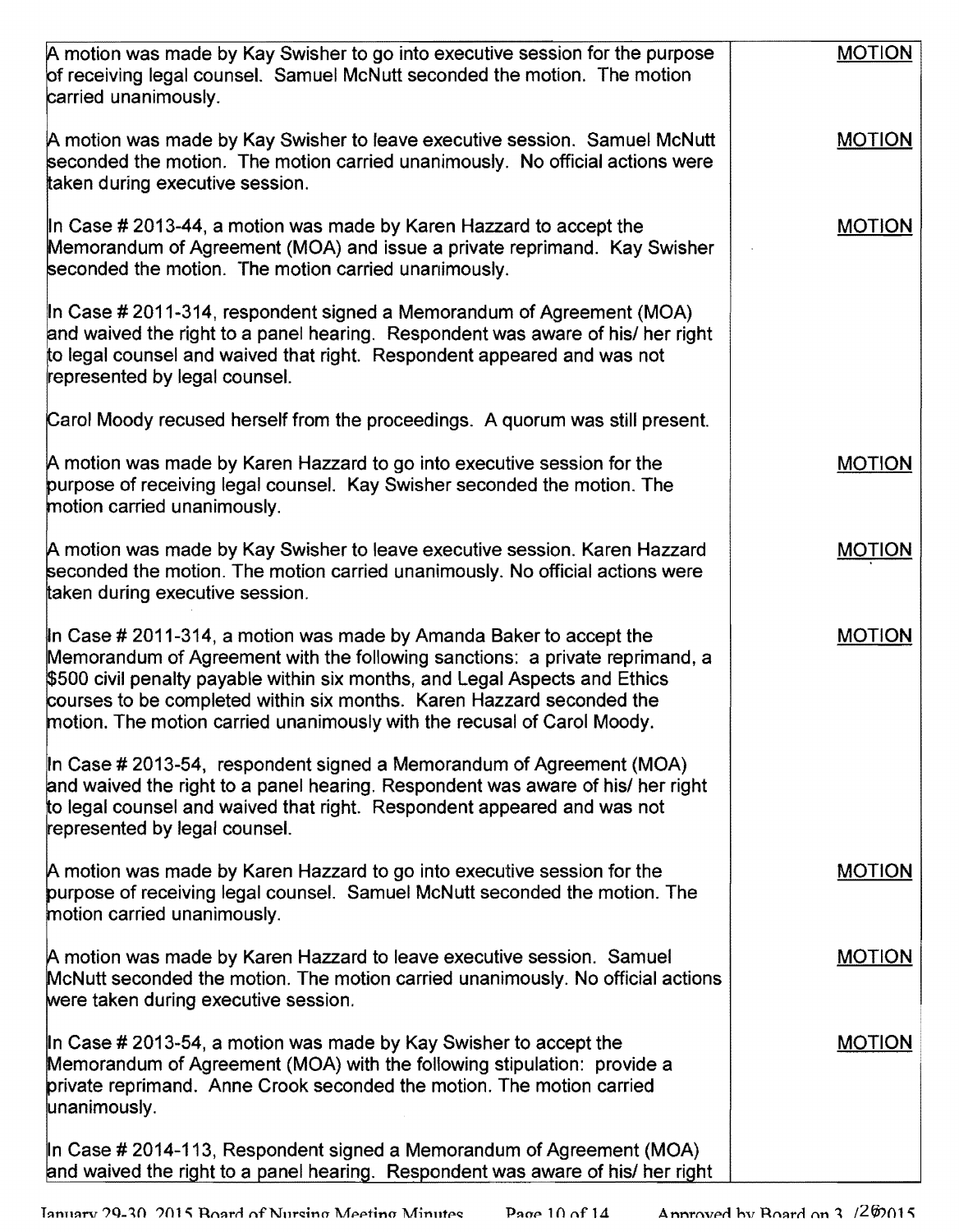| to legal counsel and waived that right. Respondent appeared and was not<br>represented by legal counsel.                                                                                                                                                                                                                                                                                                                                                          |               |
|-------------------------------------------------------------------------------------------------------------------------------------------------------------------------------------------------------------------------------------------------------------------------------------------------------------------------------------------------------------------------------------------------------------------------------------------------------------------|---------------|
| A motion was made by Samuel McNutt to go into executive session for the<br>purpose of receiving legal counsel. Karen Hazzard seconded the motion. The<br>motion carried unanimously.                                                                                                                                                                                                                                                                              | <b>MOTION</b> |
| A motion was made by Karen Hazzard to leave executive session. Samuel<br>McNutt seconded the motion. The motion carried unanimously. No official<br>actions were taken during executive session.                                                                                                                                                                                                                                                                  | <b>MOTION</b> |
| In Case # 2014-113, a motion was made by Samuel McNutt to accept the<br>Memorandum of Agreement (MOA) with the following: the Temporary<br>Suspension Order (TSO) remains in effect, a psych evaluation from the Board of<br>Nursing approved list of providers within one year from the date of the Order with<br>the results sent to the Board followed by a reappearance before the Board. Kay<br>Swisher seconded the motion. The motion carried unanimously. | <b>MOTION</b> |
| In Case # 2010-237, 2012-16, 2014-235 & 2014-367, respondent signed a<br>Memorandum of Agreement (MOA) and waived the right to a panel hearing.<br>Respondent was aware of his/ her right to legal counsel and waived that right.<br>Respondent appeared and was not represented by legal counsel.                                                                                                                                                                |               |
| A motion was made by Samuel McNutt to go into executive session for the<br>purpose of receiving legal counsel. Karen Hazzard seconded the motion. The<br>motion carried unanimously.                                                                                                                                                                                                                                                                              | <b>MOTION</b> |
| A motion was made by Karen Hazzard to leave executive session. Samuel<br>McNutt seconded the motion. The motion carried unanimously. No official<br>actions were taken during executive session.                                                                                                                                                                                                                                                                  | <b>MOTION</b> |
| In Case # 2010-237, 2012-16, 2014-235 & 2014-367, a motion was made by<br>Karen Hazzard to accept the Memorandum of Agreement (MOA) with a public<br>reprimand and a civil fine in the amount of \$2000 payable within one year.<br>Samuel McNutt seconded the motion. The motion carried unanimously.                                                                                                                                                            | <b>MOTION</b> |
| A motion was made by Samuel McNutt to amend the original motion to move that<br>the license remains suspended until the completion of the previous sanctions.<br>Karen Hazzard seconded the motion. The motion carried unanimously.                                                                                                                                                                                                                               | <b>MOTION</b> |
| In Case # 2014-601, respondent requested to modify an existing final order<br>consent agreement. Respondent was aware of his/ her right to legal counsel<br>and waived that right. Respondent appeared and was not represented by legal<br>counsel.                                                                                                                                                                                                               |               |
| A motion was made by Samuel McNutt to go into executive session for the<br>purpose of receiving legal counsel. Karen Hazzard seconded the motion. The<br>motion carried unanimously.                                                                                                                                                                                                                                                                              | <b>MOTION</b> |
| A motion was made by Sam McNutt to leave executive session. Karen Hazzard<br>seconded the motion. The motion carried unanimously. No official actions were<br>taken during executive session.                                                                                                                                                                                                                                                                     | <b>MOTION</b> |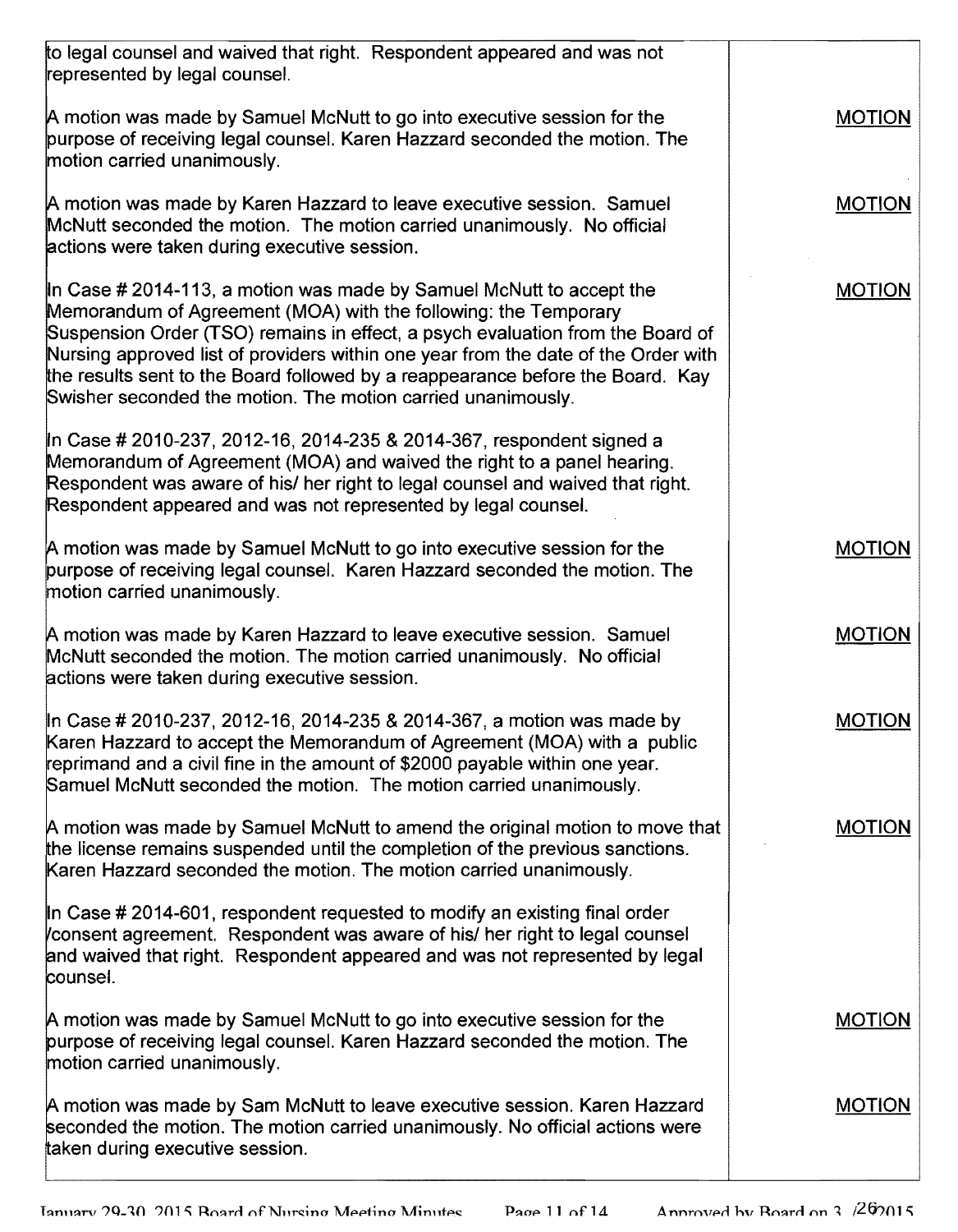| In Case # 2014-601, a motion was made by Kay Swisher to accept the<br>Memorandum of Agreement (MOA) with the following stipulations: lift the<br>restrictions of the quarterly Board reporting by the employer and the worksite<br>restrictions. Samuel McNutt seconded the motion. The motion carried<br>unanimously. | <b>MOTION</b> |
|------------------------------------------------------------------------------------------------------------------------------------------------------------------------------------------------------------------------------------------------------------------------------------------------------------------------|---------------|
| In Case # 2014-600, respondent requested to modify an existing final order<br>Consent agreement. Respondent was aware of his/ her right to legal counsel<br>and waived that right. Respondent appeared and was not represented by legal<br>counsel.                                                                    |               |
| In Case # 2014-600, a motion was made by Samuel McNutt to grant the request<br>and remove all the restrictions including RPP. James Mallory seconded the<br>motion. The motion carried unarimously.                                                                                                                    | <b>MOTION</b> |
| In Case # 2013-87, respondent requested to modify an existing final<br>order/consent agreement. Respondent was aware of his/ her right to legal<br>counsel and waived that right. Respondent appeared and was not represented<br>by legal counsel.                                                                     |               |
| In Case $\#$ 2013-87, a motion was made by Samuel McNutt to grant the request<br>to modify to a private reprimand instead of a public reprimand. Karen Hazzard<br>seconded the motion. The motion carried unanimously.                                                                                                 | <b>MOTION</b> |
| A motion was made by Anne Crook to amend the motion and give the<br>respondent a year from today's date to pay her fine and six months from today's<br>date to complete all other actions.                                                                                                                             | <b>MOTION</b> |
| In Case # 2014-598, respondent requested to modify an existing final order<br>Consent agreement. Respondent was aware of his/ her right to legal counsel<br>and waived that right. Respondent appeared and was not represented by legal<br>counsel.                                                                    |               |
| A motion was made by Kay Swisher to go into executive session for the purpose<br>of receiving legal counsel. Sam McNutt seconded the motion. The motion carried<br>unanimously.                                                                                                                                        | <b>MOTION</b> |
| A motion was made by Samuel McNutt to leave executive session. Kay Swisher<br>seconded the motion. The motion carried unanimously. No official actions were<br>taken during executive session.                                                                                                                         | <b>MOTION</b> |
| In Case $\#$ 2014-598, a motion was made by Anne Crook to allow the respondent<br>to be released from RPP. Samuel McNutt seconded the motion. The motion<br>carried unanimously.                                                                                                                                       | <b>MOTION</b> |
| In Case $\#$ 2014-602, respondent requested to modify an existing final order<br>consent agreement. Respondent was aware of his/ her right to legal counsel<br>and waived that right. Respondent appeared and was not represented by legal<br>counsel.                                                                 |               |
| In Case # 2014-602, a motion was made by Samuel McNutt to grant the request<br>to expunge the Order.                                                                                                                                                                                                                   | <b>MOTION</b> |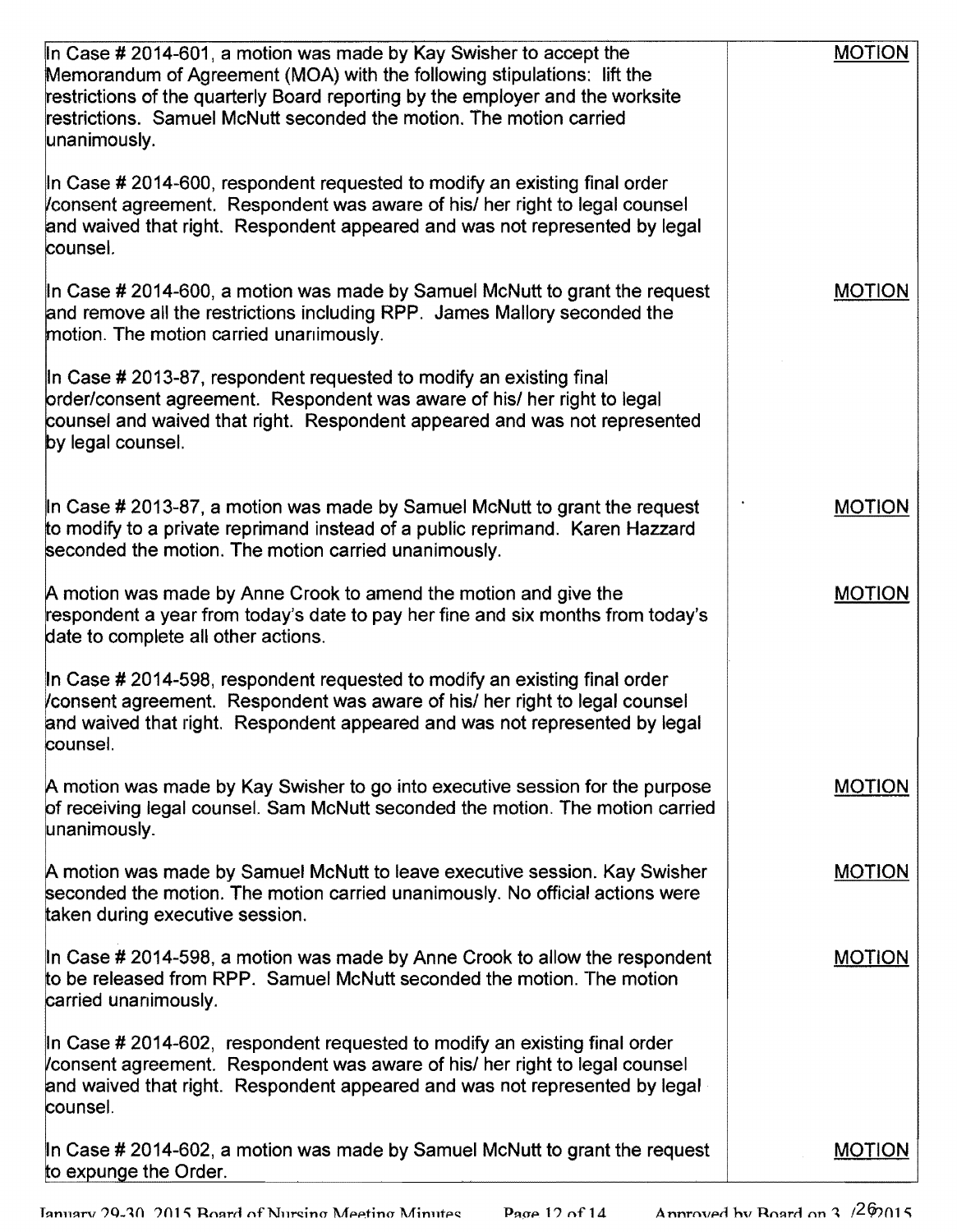| A motion was made by Sam McNutt to go into executive session for the purpose<br>of receiving legal counsel. Karen Hazzard seconded the motion. The motion<br>carried unanimously.                                                                                      | <b>MOTION</b>                                                  |
|------------------------------------------------------------------------------------------------------------------------------------------------------------------------------------------------------------------------------------------------------------------------|----------------------------------------------------------------|
| A motion was made by Sam McNutt to leave executive session. Karen Hazzard<br>seconded the motion. The motion carried unanimously. No official actions were<br>taken during executive session.                                                                          | <b>MOTION</b>                                                  |
| In Case # 2014-602, a motion was made by Samuel McNutt to rescind the<br>previous motion and deny the request for expungement but to move to convert<br>the public reprimand to a private order. Karen Hazzard seconded the motion.<br>The motion carried unarimously. | <b>MOTION</b>                                                  |
| A motion was made by Anne Crook to adjourn the meeting on January 29, 2015<br>at 6:10 p.m. Kay Swisher seconded the motion. The motion carried<br>unanimously.                                                                                                         | <b>MOTION TO</b><br><b>ADJOURN</b>                             |
| Friday, January 30, 2015                                                                                                                                                                                                                                               | <b>HEARINGS/</b>                                               |
| The Board reviewed a disciplinary reinstatement matter and "yes" response(s) for<br>reinstatement, endorsement and examination application matters.                                                                                                                    | <b>DISCIPLINE/</b><br><b>APPLICATION</b><br><b>APPEARANCES</b> |
| An applicant for licensure as a licensed registered nurse by endorsement<br>appeared before the Board. Respondent was aware of his/her right to legal<br>counsel and waived that right. Respondent appeared but was not represented by<br>legal counsel.               |                                                                |
| A motion was made by Anne Crook to grant the licensure by endorsement as an<br>RN in South Carolina. Kay Swisher seconded the motion. The motion carried<br>unanimously.                                                                                               | <b>MOTION</b>                                                  |
| An applicant for licensure as a licensed practical nurse by exam appeared before<br>the Board. Respondent was aware of his/her right to legal counsel and waived<br>that right. Respondent appeared but was not represented by legal counsel.                          |                                                                |
| A motion was made by Amanda Baker to grant LPN licensure by exam. Kay<br>Swisher seconded the motion. The motion carried unanimously.                                                                                                                                  | <b>MOTION</b>                                                  |
| An applicant for licensure as a licensed practical nurse by exam appeared before<br>the Board. Respondent was aware of his/her right to legal counsel and waived<br>that right. Respondent appeared but was not represented by legal counsel.                          |                                                                |
| A motion was made by Amanda Baker to grant LPN licensure by exam. Kay<br>Swisher seconded the motion. The motion carried unanimously.                                                                                                                                  | <b>MOTION</b>                                                  |
| An applicant for licensure as a licensed registered nurse by reinstatement<br>appeared before the Board. Respondent was aware of his/her right to legal<br>counsel and waived that right. Respondent appeared but was not represented<br>by legal counsel.             |                                                                |
| A motion was made by Samuel McNutt to go into executive session for the<br>purpose of receiving legal counsel. Kay Swisher seconded the motion. The<br>motion carried unanimously.                                                                                     | <b>MOTION</b>                                                  |